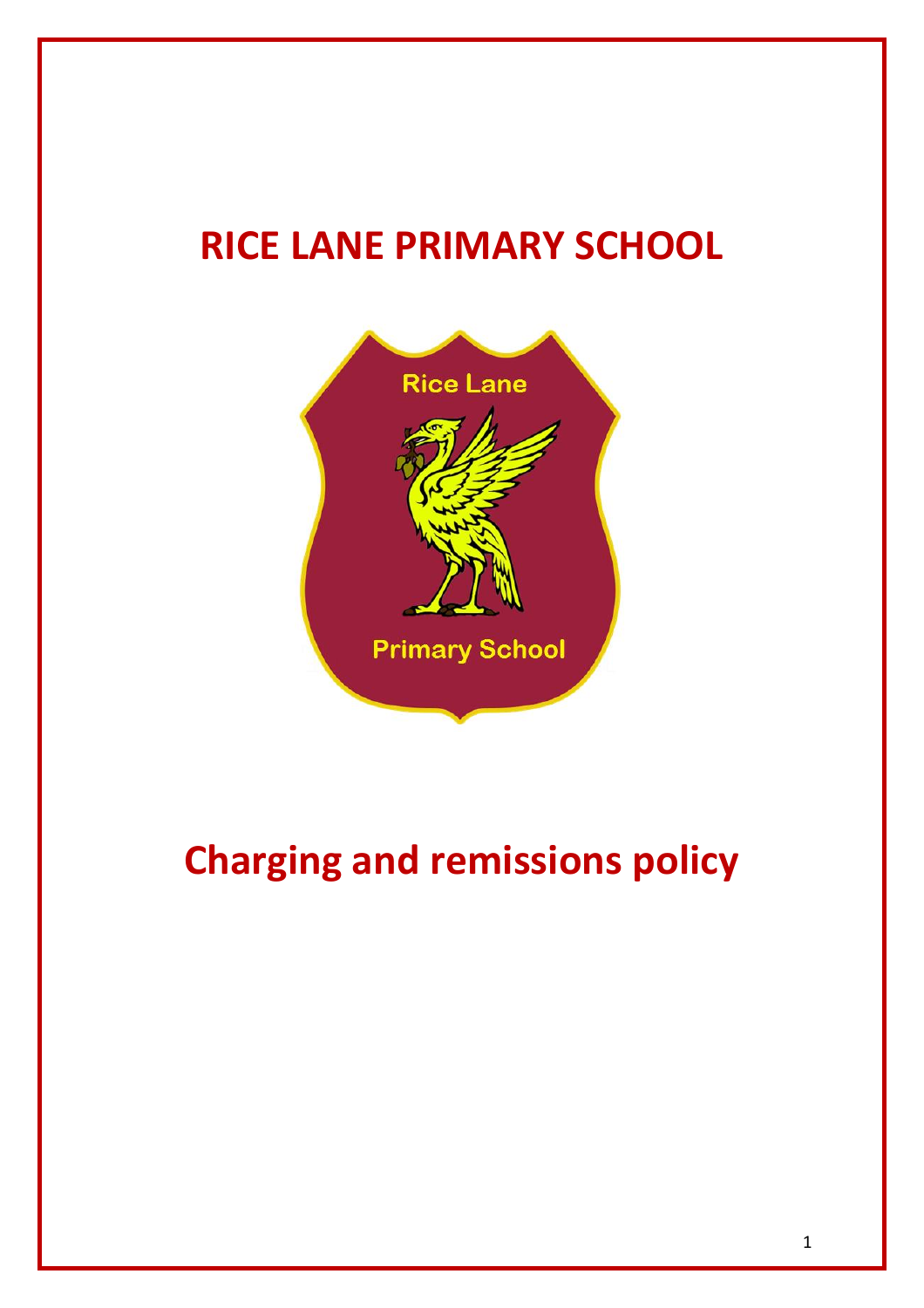## **Aims**

Our school aims to:

- Have robust, clear processes in place for charging and remissions
- Clearly set out the types of activity that can be charged for and when charges will and will not be made
- $\triangleright$  Offer a range of activities and visits whilst minimising the financial barriers that may prevent some pupils from taking full advantage of these opportunities

## **Legislation and guidance**

This policy is based on advice from the Department for Education (DfE) on charging [for school activities](https://www.gov.uk/government/publications/charging-for-school-activities) and [the Education Act 1996,](http://www.legislation.gov.uk/ukpga/1996/56/part/VI/chapter/III) sections 449 to 462 of which set out the law on charging for school activities in England.

It's also based on guidance from the DfE on statutory policies for schools and [academy trusts.](https://www.gov.uk/government/publications/statutory-policies-for-schools-and-academy-trusts/statutory-policies-for-schools-and-academy-trusts)

It's also based on guidance from the DfE on statutory policies for schools and [academy trusts.](https://www.gov.uk/government/publications/statutory-policies-for-schools-and-academy-trusts/statutory-policies-for-schools-and-academy-trusts)

## **Definitions**

**Charge**: a fee payable for specifically defined activities

**Remission**: the cancellation of a charge which would normally be payable

## **Roles and responsibilities**

#### **The governing board**

The governing board has overall responsibility for approving the charging and remissions policy, but can delegate this to a committee, an individual governor or the headteacher.

The governing board also has overall responsibility for monitoring the implementation of this policy.

#### **Headteachers**

The headteacher is responsible for ensuring staff are familiar with the charging and remissions policy, and that it is being applied consistently.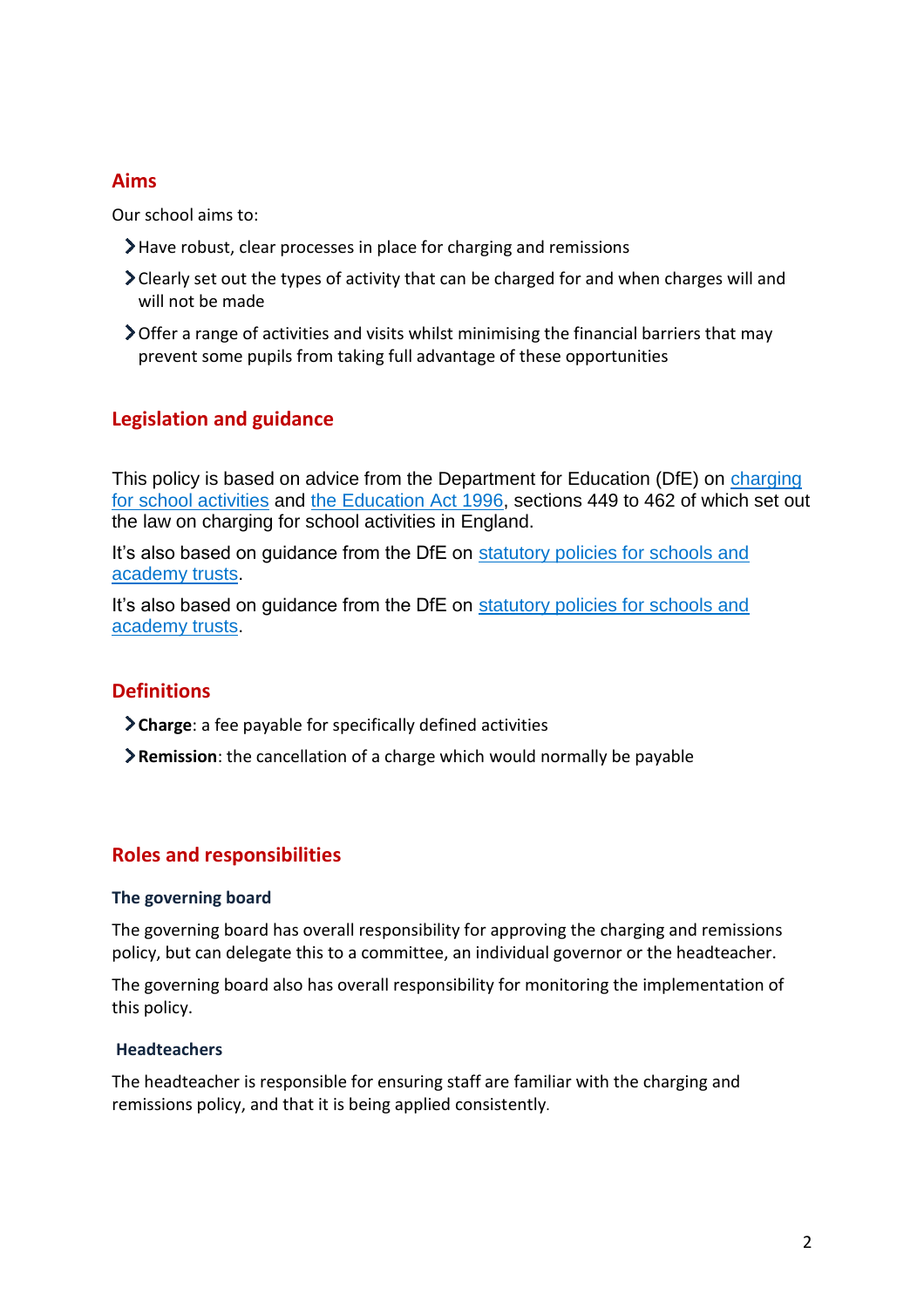### **Staff**

Staff are responsible for:

Implementing the charging and remissions policy consistently

Notifying the headteacher of any specific circumstances which they are unsure about or where they are not certain if the policy applies

The school will provide staff with appropriate training in relation to this policy and its implementation.

#### **Parents**

Parents are expected to notify staff or the headteacher of any concerns or queries regarding the charging and remissions policy.

## **Where charges cannot be made**

Below we set out what we **cannot** charge for:

#### **Education**

Admission applications

Education provided during school hours (including the supply of any materials, books, instruments or other equipment)

Education provided outside school hours if it is part of:

The National Curriculum

A syllabus for a prescribed public examination that the pupil is being prepared for at the school

Instrumental or vocal tuition, for pupils learning individually or in groups, unless the tuition is provided at the request of the pupil's parent

Entry for a prescribed public examination if the pupil has been prepared for it at the school

Examination re-sit(s) if the pupil is being prepared for the re-sit(s) at the school

## **Transport**

Transporting registered pupils to or from the school premises, where the local authority has a statutory obligation to provide transport

Transporting registered pupils to other premises where the governing board or local authority has arranged for pupils to be educated

Transport that enables a pupil to meet an examination requirement when he or she has been prepared for that examination at the school

Transport provided in connection with an educational visit

## **Residential visits**

Education provided on any visit that takes place during school hours

Education provided on any visit that takes place outside school hours if it is part of: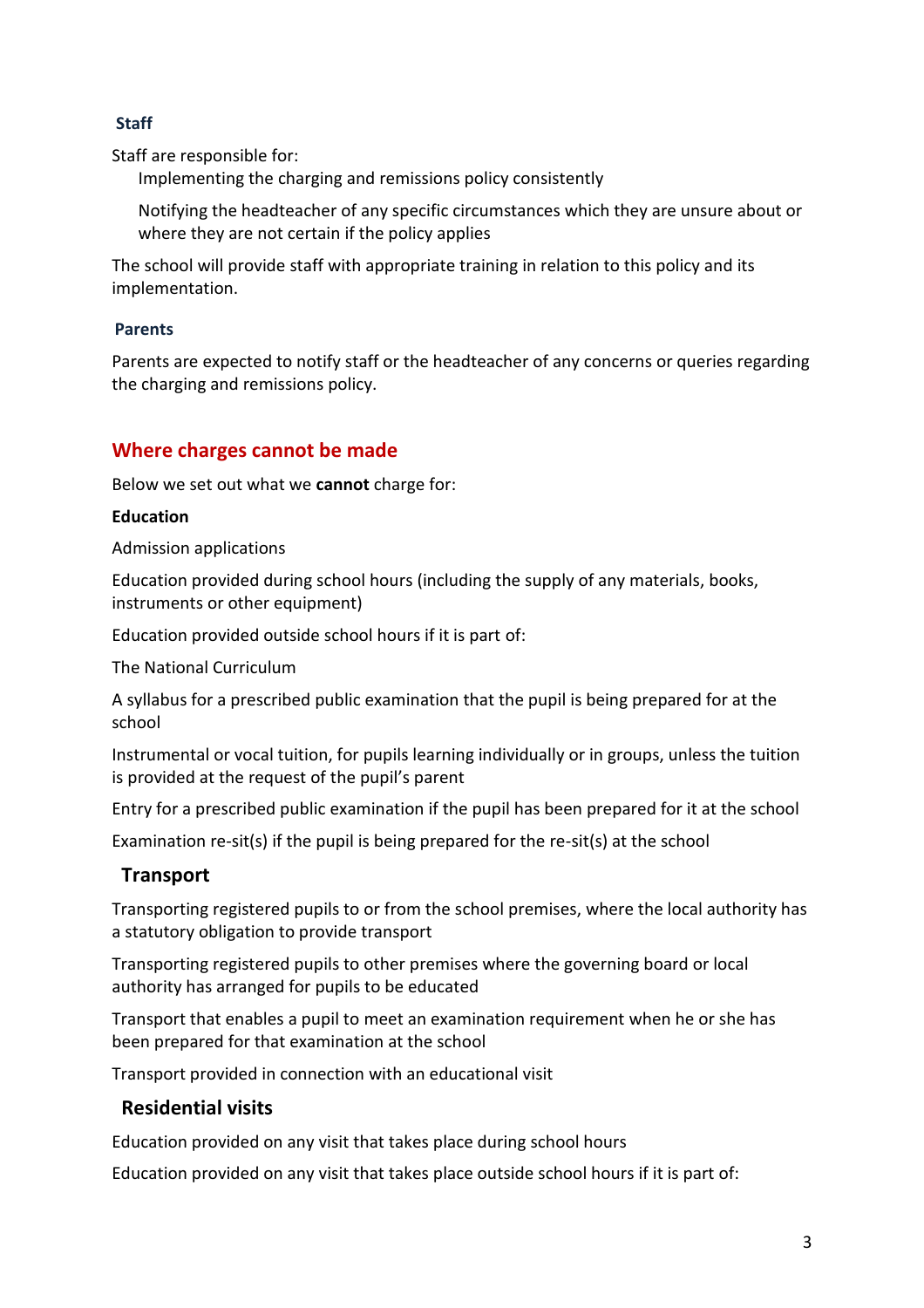#### The National Curriculum

A syllabus for a prescribed public examination that the pupil is being prepared for at the school

Religious education

Supply teachers, covering for teachers who are absent from school, accompanying pupils on a residential visit

## **Where charges can be made**

Below we set out what we **can** charge for:

#### **Education**

Any materials, books, instruments or equipment, where the child's parent wishes him or her to own them

Optional extras see below

Music and vocal tuition, in limited circumstances (see section 6.3)

Certain early years provision

Community facilities

Examination re-sit(s) if the pupil is being prepared for the re-sit(s) at the school **and** the pupil fails, without good reason, to meet any examination requirement for a syllabus

#### **Optional extras**

We are able to charge for activities known as 'optional extras'. In these cases, schools can charge for providing materials, books, instruments or equipment. The following are optional extras:

Education provided outside of school time that is not part of:

The National Curriculum

A syllabus for a prescribed public examination that the pupil is being prepared for at the school

Examination entry fee(s) if the registered pupil has not been prepared for the examination(s) at the school

Transport (other than transport that is required to take the pupil to school or to other premises where the local authority or governing board has arranged for the pupil to be provided with education)

Board and lodging for a pupil on a residential visit (unless family in receipt of specific Benefits- see below)

Extended day services offered to pupils (such as breakfast clubs, after-school clubs, tea and supervised homework sessions)

When calculating the cost of optional extras, an amount may be included in relation to: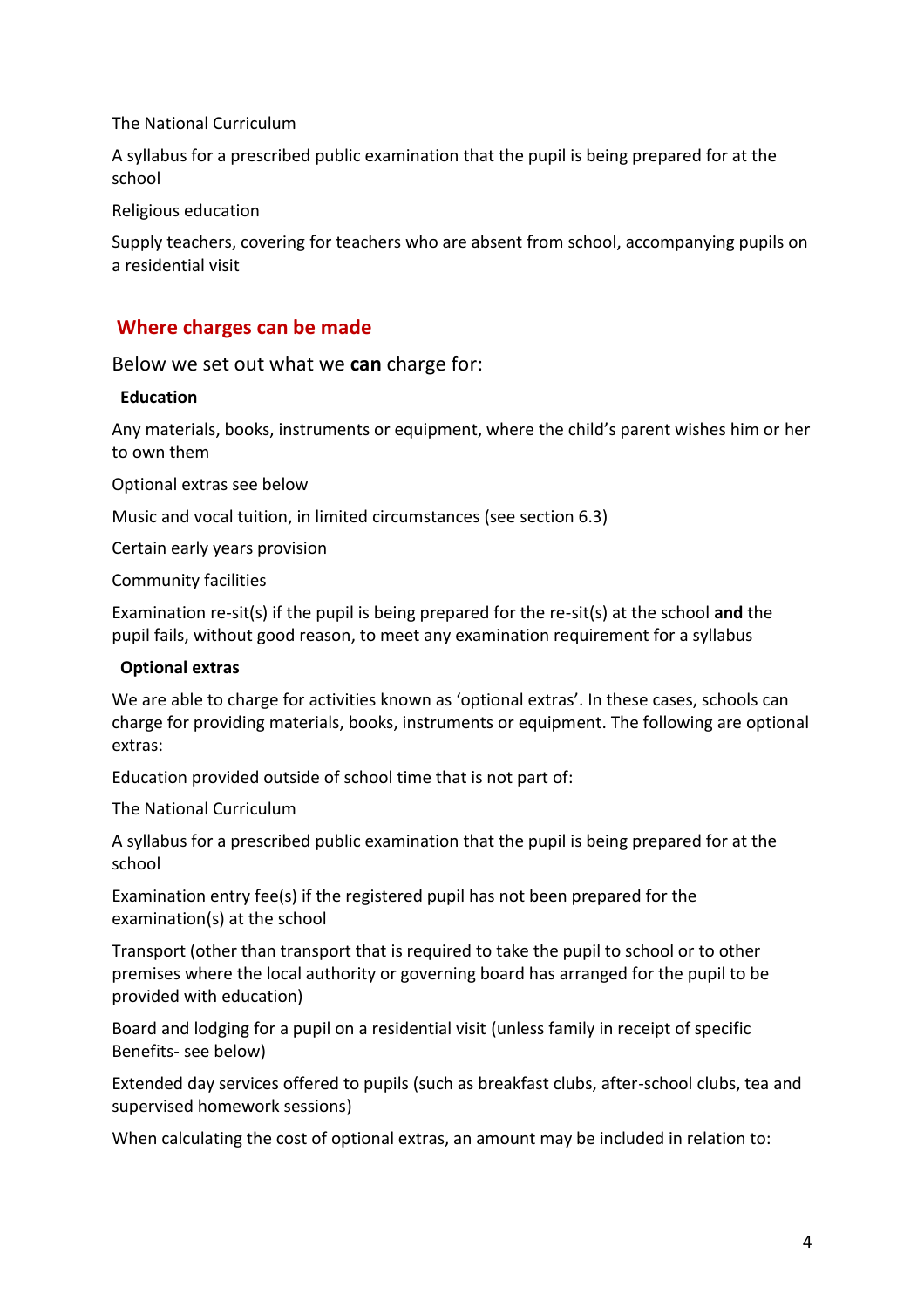Any materials, books, instruments or equipment provided in connection with the optional extra

The cost of buildings and accommodation

#### Non-teaching staff

Teaching staff engaged under contracts for services purely to provide an optional extra (including supply teachers engaged specifically to provide the optional extra)

The cost, or an appropriate proportion of the costs, for teaching staff employed to provide tuition in playing a musical instrument, or vocal tuition, where the tuition is an optional extra

Any charge made in respect of individual pupils will not be greater than the actual cost of providing the optional extra activity, divided equally by the number of pupils participating.

Any charge will not include an element of subsidy for any other pupils who wish to take part in the activity but whose parents are unwilling or unable to pay the full charge.

In cases where a small proportion of the activity takes place during school hours, the charge cannot include the cost of alternative provision for those pupils who do not wish to participate.

Parental agreement is necessary for the provision of an optional extra which is to be charged for.

#### **Music tuition**

Schools can charge for vocal or instrumental tuition provided either individually or to groups of pupils, provided that the tuition is provided at the request of the pupil's parent.

Charges may not exceed the cost of the provision, including the cost of the staff giving the tuition.

Charges cannot be made:

If the teaching is an essential part of the National Curriculum

If the teaching is provided under the first access to the Key Stage 2 instrumental and vocal tuition programme

For a pupil who is looked after by a local authority

#### **Residential visits**

We can charge for board and lodging on residential visits, but the charge must not exceed the actual cost. This charge will be remitted for those pupils whose families are in receipt of specific Benefits -see below

#### **Voluntary contributions**

As an exception to the requirements set out in section 5 of this policy, the school is able to ask for voluntary contributions from parents to fund activities which would not otherwise be possible.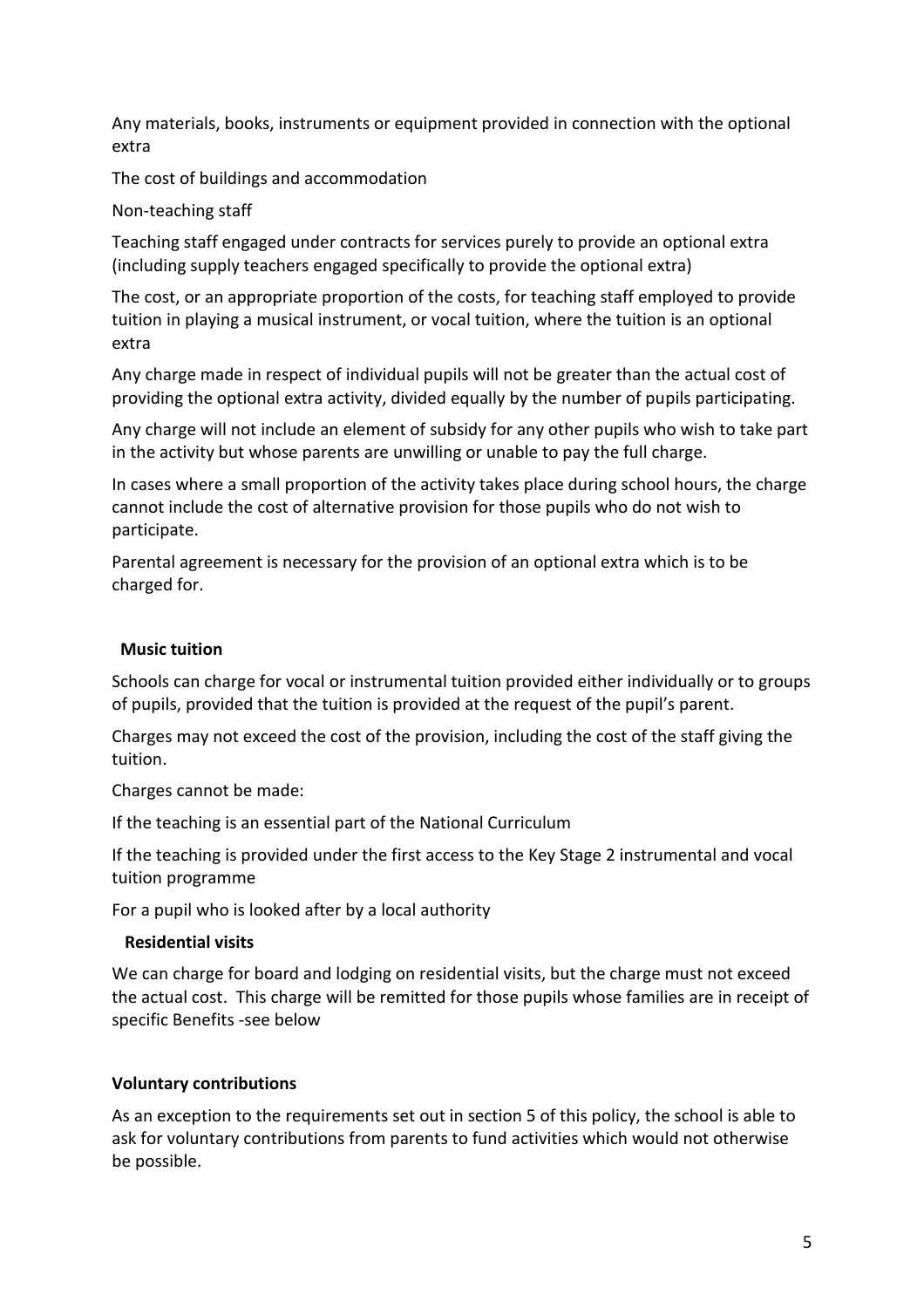Some activities for which the school may ask parents for voluntary contributions include:

Insert activities your school may ask for voluntary contributions for, e.g. school trips, sports activities.

**There is no obligation for parents to make any contribution, and no child will be excluded from an activity if their parents are unwilling or unable to pay**.

If the school is unable to raise enough funds for an activity or visit then it will be cancelled.

### **Activities we charge for**

The school will charge for the following activities:

Insert activities that your school charges for, e.g. breakfast, after-school and sports clubs.

For each activity, explain how the charge is calculated. For example, does the charge include transport, building or insurance costs?

For regular activities, the charges for each activity will be determined by the governing board and reviewed in [month] each year. Parents will be informed of the charges for the coming year in [month] each year.

## **Remissions**

In some circumstances, the school may not charge for items or activities set out above. This will be at the discretion of the governing board and will depend on the activity in question.

#### **Remissions for residential visits**

Parents who can prove they are in receipt of any of the following benefits will be exempt from paying the cost of board and lodging for residential visits:

Income Support

Income-based Jobseeker's Allowance

Income-related Employment and Support Allowance

Support under part VI of the Immigration and Asylum Act 1999

The guaranteed element of Pension Credit

Child Tax Credit – provided you're not also entitled to Working Tax Credit and have an annual gross income of no more than £16,190

Working Tax Credit run-on – paid for 4 weeks after you stop qualifying for Working Tax Credit

Universal Credit – if you apply on or after 1 April 2018, your household income must be less than £7,400 a year (after tax and not including any benefits you get)

Insert details of any other circumstances in which your school will remit (wholly or partly) any charge that would otherwise be payable.